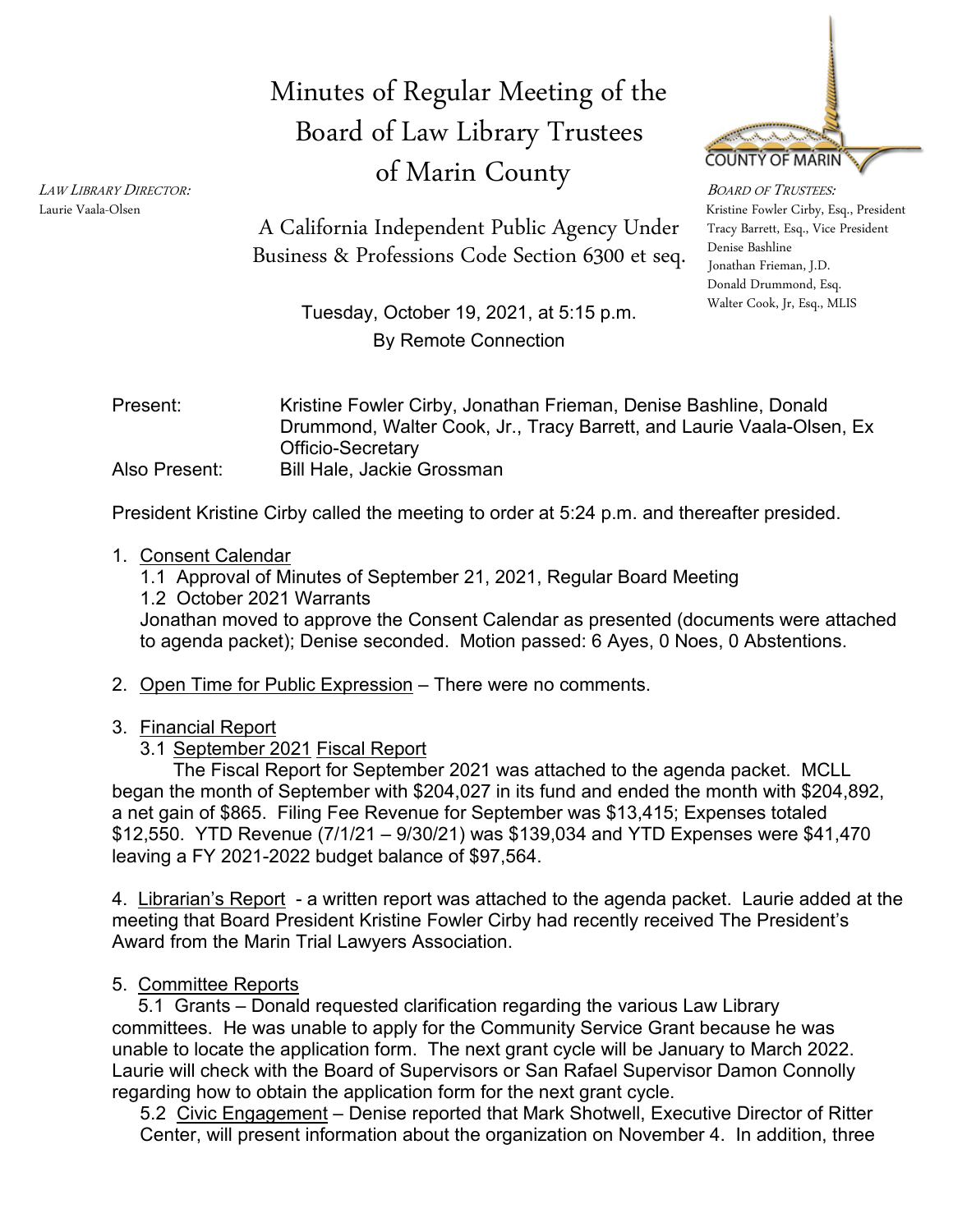attorneys from Legal Aid of Marin will present about their organization on December 2. Several past presenters at First Thursdays at the Marin County Law Library have expressed interest in assisting MCLL with outreach efforts regarding their community service programs.

5.3 Friends of the Marin County Law Library – Jonathan emphasized that MCLL runs its community service programs as part of the Law Library's \$170,000 budget. In 2019, we served approximately 2,000 people. The shutdown of the Law Library resulting from the COVID-19 pandemic severely restricted our community service programs until we were able to get them up and running virtually. Funders have requested data about the number of people served; the Lawyers in the Library program was suspended from mid-March 2020 to mid-November 2020 so the service numbers were dramatically reduced compared to before the pandemic. Consequently, Jonathan has suspended the activities of Friends.

5.4 Personnel – Laurie provided information about the impacts of various wage increase scenarios for staff and the director to Personnel Committee members Kristine and Tracy for their consideration. She also provided compensation and benefits information collected from five county law libraries with filing fee revenue similar to MCLL. Kristine and Tracy met to review and discuss the wage increase options that would be proposed to the full board.

### 6. Old Business

 6.1 Approve Grant Proposals Presented by Grants Committee – Tabled until January 2022.

## 7. New Business

 7.1 Approve Renewal of Policy of Health Care Coverage for Law Library Director (Effective 12/1/21 – 11/30/22)

 Laurie presented information about the Gold 80 HMO 250/35 + Child Dental Small Business Group Health Insurance Plan with Kaiser Permanent that will replace the existing Gold 80 HMO Plan with Kaiser Permanente at a monthly premium of \$1,175.40 and an annual premium of \$14,104.80. Tracy moved to approve the purchase of the renewal plan; Denise seconded. Motion passed with 6 Ayes, 0 Noes and 0 Abstentions.

7.2 Outreach Efforts Regarding MCLL Community Service Programs

 Denise reported that she could distribute flyers about Lawyers in the Library and First Thursdays at the Marin County Law Library when she volunteers at the Spahr Center and North Marin Community Services Clinic in Novato. Laurie will provide flyers for distribution.

7.4 Closed Session: Gov. Code §§ 54950 – 54963: Performance Evaluation of Law Library Director, California Government Code § 54954.5(e), 54957.1(a)(5)

 The Trustees convened in closed session to discuss the Director's Performance Evaluation.

7.5 Reconvene Open Session: (CA Gov. Code § 54957.1(a)(5)

 Board President Kristine Fowler Cirby reported that the entire board is appreciative of the Director's work and of the Director.

7.6 Discuss and Approve Wage Increases for Law Library Director and Staff

 Kristine proposed a wage increase of \$5.00 per hour for the Law Library Director, from \$29.11 to \$34.11 per hour; to take effect November 28, 2021. Walter moved for approval of the proposed wage increase for the Director; Denise seconded. Motion